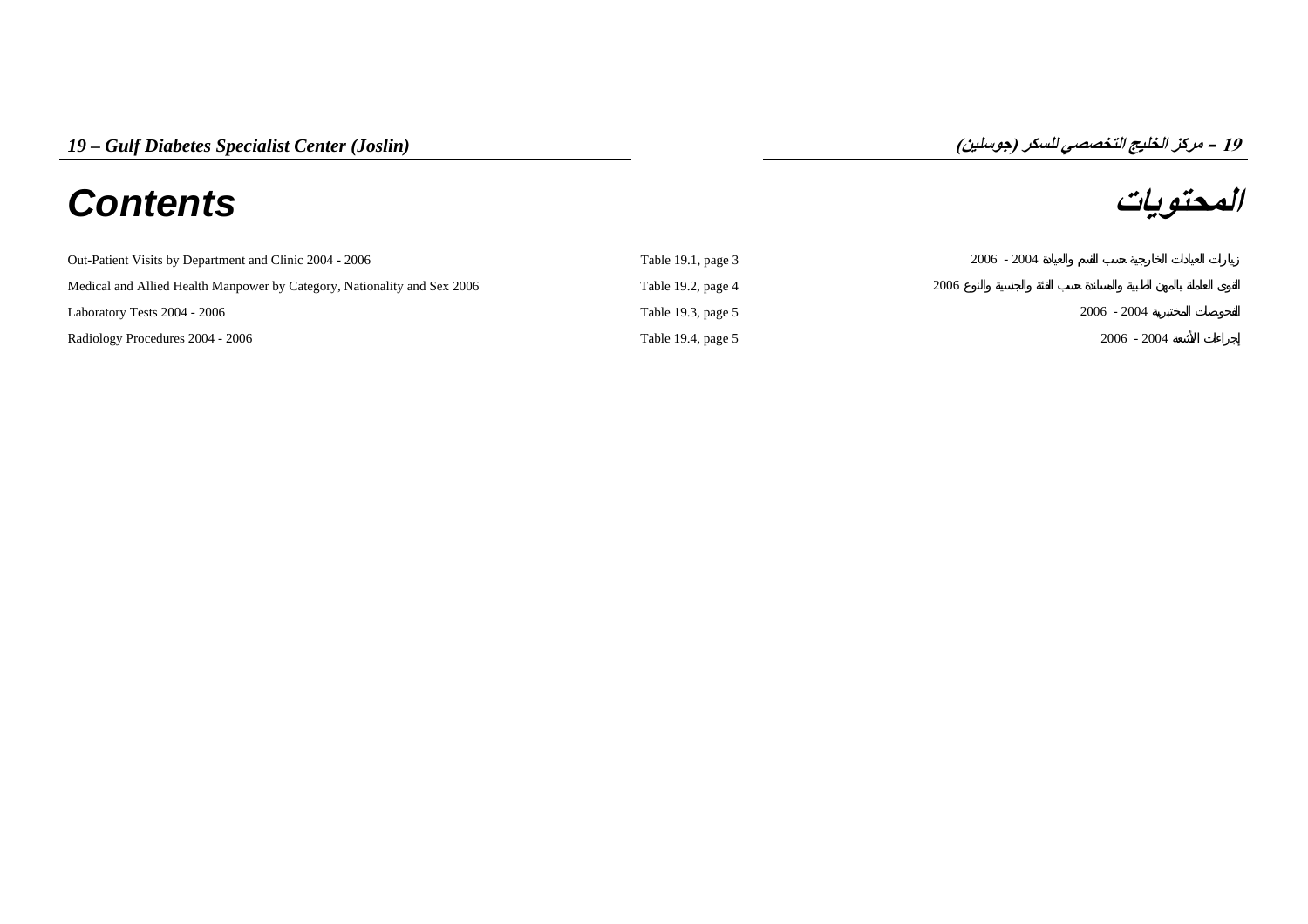## **Table 19.1**

**2006 - 2004**

## **Out-Patient Visits by Department and Clinic 2004 - 2006**

<span id="page-1-0"></span>

| <b>Department / Clinic</b>     | 2006  | 2005      | 2004      | $\prime$ |
|--------------------------------|-------|-----------|-----------|----------|
| <b>Center's Clinics</b>        |       |           |           |          |
| Diabetes & Endocrine           | 2,962 | 4,688     | 3,767     |          |
| Internal Medicine              | 2,294 | 1,715     | 1,325     |          |
| Diabetes Education & Nutrition | 1,221 | 1,447     | 1,354     |          |
| Podiatry                       | 787   | 1,218     | 643       |          |
| <b>Exercise Physiology</b>     | 929   | 1,114     | 298       |          |
| <b>Total</b>                   | 8,193 | 10,182    | 7,387     |          |
| <b>Private Clinics</b>         |       |           |           |          |
| Cardiology                     | 5     | 7         | 67        |          |
| Nephrology                     | 4     |           | 89        |          |
| Genitourinary                  | 24    | 103       | 102       |          |
| Paediatrics-Endocrinology      | 37    | 48        | 59        |          |
| Surgery                        |       | 3         | 22        |          |
| Neurology                      | 104   | <b>NA</b> | <b>NA</b> |          |
| <b>Total</b>                   | 174   | 162       | 339       |          |
| <b>Grand Total</b>             | 8,367 | 10,344    | 7,726     |          |

*Note: Private Clinics are not operated under the administration of the center.* . :

مرآز الخليج التخصصي للسكر (جوسلين) صفحة 3 Page) JOSLIN (CENTER SPECIALIST DIABETES GULF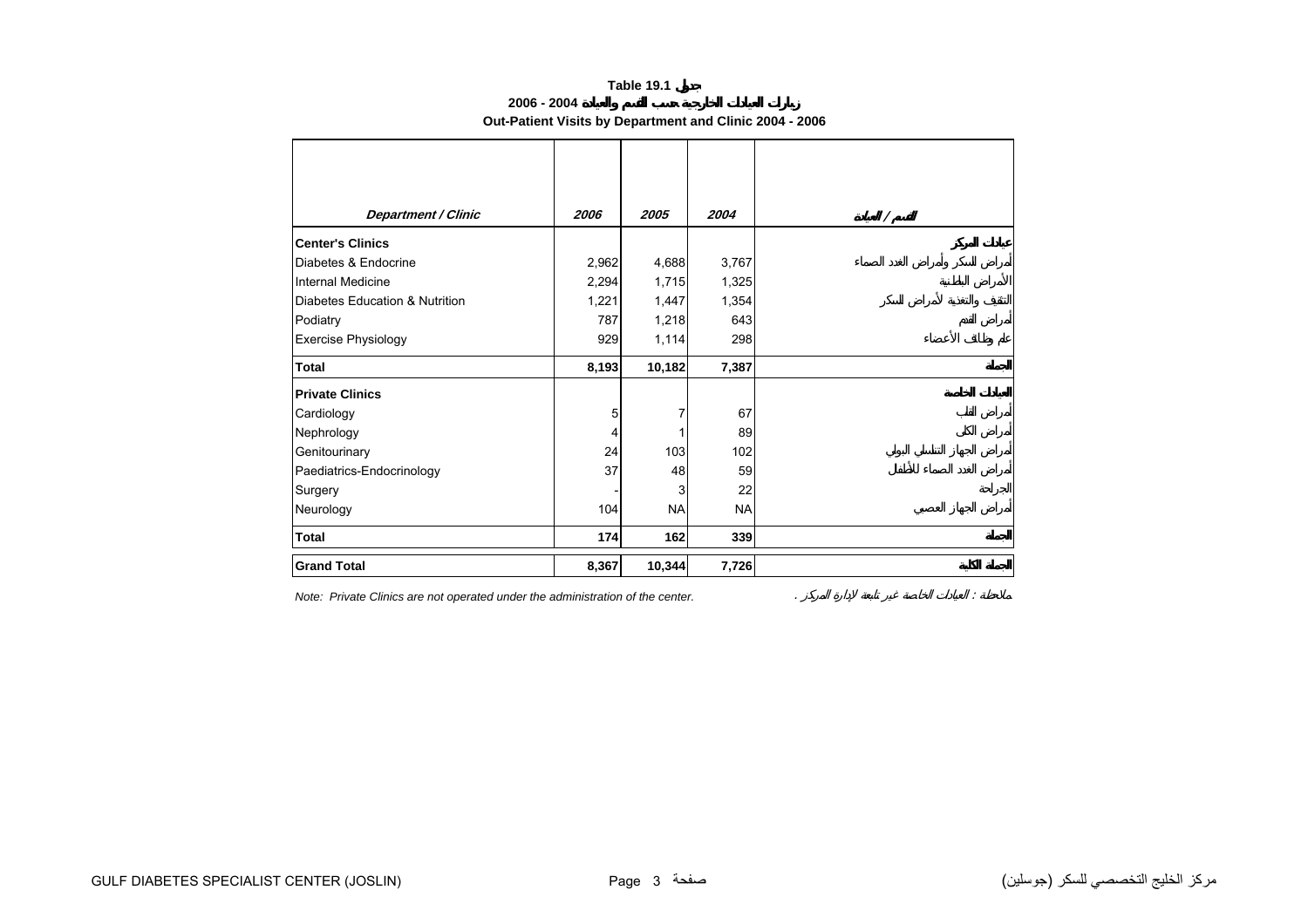#### **Table 19.2**

<span id="page-2-0"></span>

|                               | <b>Total</b> |        |                | Non-Bahraini |        |             | <b>Bahraini</b> |        |             |
|-------------------------------|--------------|--------|----------------|--------------|--------|-------------|-----------------|--------|-------------|
| Category                      | <b>Total</b> | Female | <b>Male</b>    | <b>Total</b> | Female | <b>Male</b> | <b>Total</b>    | Female | <b>Male</b> |
| Physicians                    | 3            | ົ      |                |              |        |             | ົ               | ົ      |             |
| Nurses*                       | 8            | 8      |                |              | 4      |             | 4               | 4      |             |
| Pharmacists & Technicians     | 5            | 3      | $\overline{2}$ |              | 3      | ີ           |                 |        |             |
| Radiographers and Technicians |              |        |                |              |        |             |                 |        |             |
| Diabetes Educator             |              |        |                |              |        |             |                 |        |             |
| Dietitian                     |              |        |                |              |        |             |                 |        |             |
| Exercise Physiology           |              |        |                |              |        |             |                 |        |             |

## **Medical and Allied Health Manpower by Category, Nationality and Sex 2006**

*\* Nurses excluding practical nurses and other grades below staff nurse .* . : *\**

**2006**